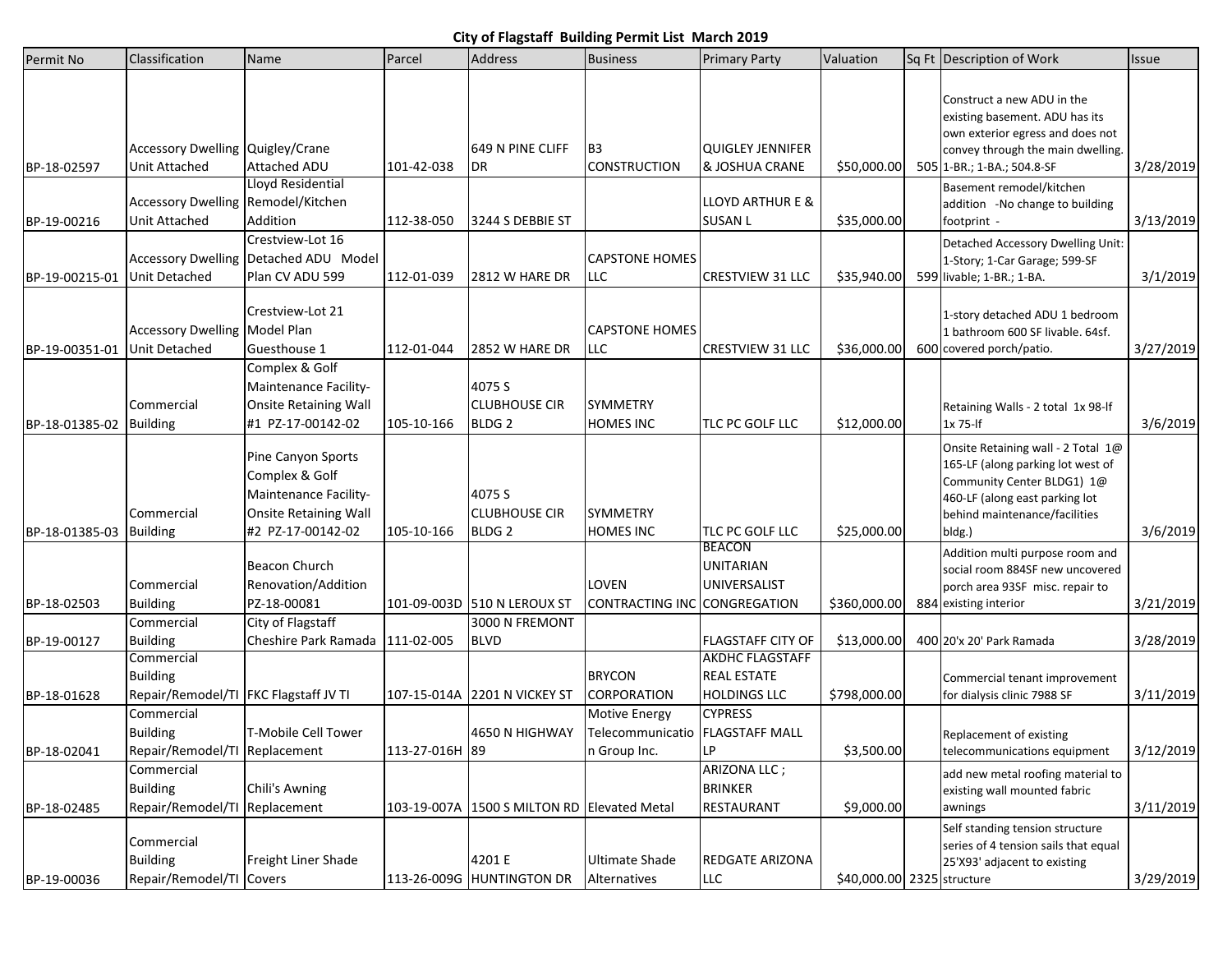| BP-19-00262<br>BP-19-00352 | Commercial<br><b>Building</b><br>Repair/Remodel/TI Charging Stations<br><b>Building</b> | <b>Walmart Electric</b><br><b>FMC-West Campus</b><br>Repair/Remodel/TI First Floor Bed Lifts | 107-11-008<br>101-01-014E | 2601 E<br><b>HUNTINGTON DR</b><br>1200 N BEAVER ST   | (FN)<br><b>LOVEN</b><br>CONTRACTING INC INC                               | Titan Powerline Inc WAL-MART STORES<br><b>INC</b><br><b>MEDICAL CENTER</b> | \$150,000.00<br>\$76,450.00 | <b>Walmart Vehicle Charging</b><br>Stations. 2000amp SES six 300amp<br>sub panels and four electrical<br>vehicle dispensers fenced<br>equipment yard with civil work to<br>accommodate installation.<br>Adding 4 patient lifts on the first<br>floor.                                                                   | 3/18/2019<br>3/11/2019 |
|----------------------------|-----------------------------------------------------------------------------------------|----------------------------------------------------------------------------------------------|---------------------------|------------------------------------------------------|---------------------------------------------------------------------------|----------------------------------------------------------------------------|-----------------------------|-------------------------------------------------------------------------------------------------------------------------------------------------------------------------------------------------------------------------------------------------------------------------------------------------------------------------|------------------------|
| BP-19-00365                | <b>Building</b>                                                                         | Repair/Remodel/TI FMC ED Waiting Room                                                        |                           | 101-01-014E 1200 N BEAVER ST                         | LOVEN<br>CONTRACTING INC INC                                              | <b>MEDICAL CENTER</b>                                                      | \$40,335.00                 | Install new door at ED waiting<br>room.                                                                                                                                                                                                                                                                                 | 3/12/2019              |
| BP-18-01589<br>BP-19-00243 | Commercial<br>Demolition<br>Commercial<br>Demolition                                    | Hyatt Place Hotel PZ-<br>16-00241-02<br>Monte Vista Hotel<br>Demo                            | 103-02-030A<br>101-19-005 | 397 S MALPAIS LN<br>104 N SAN<br><b>FRANCISCO ST</b> | <b>RT BUILDERS LLC</b><br>KOHL DESIGN AND CRAVEN<br>CONSTRUCTION          | <b>KRISTA R CORP</b><br><b>ENTERPRISES LLC</b>                             |                             | Demolition of existing structure in<br>preparation for construction of<br>new hotel.<br>Interior demolition                                                                                                                                                                                                             | 3/14/2019<br>3/7/2019  |
| BP-18-02579                | Residential Building<br>Repair/Remodel/A<br>ddition                                     | <b>Gidley Remodel</b>                                                                        | 102-05-118                | 2009 N CRESCENT<br>DR                                | <b>GREEN MOUNTAIN GIDLEY MATTHEW</b><br><b>CONSTRUCTION</b><br><b>INC</b> | JAMES & JULIE<br><b>BLAKE</b>                                              | \$100,000.00                | Kitchen remodel approximately<br>394 Sf remove bearing to open<br>kitchen add footing and beam<br>support. new front entry new rear<br>entry. Demo existing deck and<br>replace with concrete patio                                                                                                                     | 3/12/2019              |
| BP-19-00062                | <b>Residential Building</b><br>Repair/Remodel/A<br>ddition                              | Miller Remodel                                                                               |                           | 100-23-011B 13 N BONITO ST                           | <b>OWNER BUILDER</b>                                                      | MILLER SCOTT J<br><b>REVOCABLE TRUST</b><br>DTD 1/20/93                    | \$20,000.00                 | Residential Remodel - Scope of<br>Work:remove existing kitchen and<br>adjacent bathroom. - Relocate<br>kitchen along same wall in place of<br>existing bathroom. - Construct<br>new 50-sf bathroom and closet<br>adjacent to existing bedroom. -<br>New bathroom to include:<br>lavatory; water closet;<br>bath/shower. | 3/27/2019              |
|                            | <b>Residential Building</b><br>Repair/Remodel/A                                         |                                                                                              |                           |                                                      | <b>T3 CONSTRUCTION</b>                                                    |                                                                            |                             | interior remodel of loft area add<br>deck and stairs to serve upstairs                                                                                                                                                                                                                                                  |                        |
| BP-19-00076                | ddition                                                                                 | <b>Berry Remodel</b>                                                                         | 107-22-005                | 2267 N ELK RUN ST LLC                                |                                                                           | Dave Berry                                                                 | \$30,000.00                 | 120SF                                                                                                                                                                                                                                                                                                                   | 3/4/2019               |
| BP-19-00210                | <b>Residential Building</b><br>Repair/Remodel/A<br>ddition                              | Rudolph Header                                                                               | 117-10-007                | 2430 N AUGUSTA<br>DR                                 | <b>OUTLOOK</b><br><b>CONSTRUCTION</b><br><b>INC</b>                       | AND REMODELING RUDOLPH NANCY R<br><b>TRUST UA 7-18-93</b>                  | \$5,600.00                  | 200-SF Kitchen Remodel.<br>Relocate existing entry door from<br>living area to kitchen. Install<br>Sliding glass door to exterior deck.                                                                                                                                                                                 | 3/20/2019              |
| BP-19-00223                | <b>Residential Building</b><br>Repair/Remodel/A<br>ddition                              | Dahl Addition                                                                                | 112-48-053                | 3775 S WILD WEST<br>TRL                              | <b>OWNER BUILDER</b>                                                      | DAHL JULIANNE &<br><b>NATHAN</b>                                           | \$30,000.00                 | Residential Addition (488-SF): 2-<br>BR.; 1-BA. The entirety of the<br>addition is located directly above<br>the existing garage.                                                                                                                                                                                       | 3/6/2019               |
| BP-19-00305                | Repair/Remodel/A<br>ddition                                                             | Fischer Deck Extension   105-20-077                                                          |                           | 3204 S<br><b>MARRYVALE LN</b>                        | Blue Ox<br><b>Construction LLC</b>                                        | <b>REVOCABLE LIVING</b><br>TRUST DTD 12-21-                                | \$6,000.00                  | 73.5-SF deck addition.                                                                                                                                                                                                                                                                                                  | 3/29/2019              |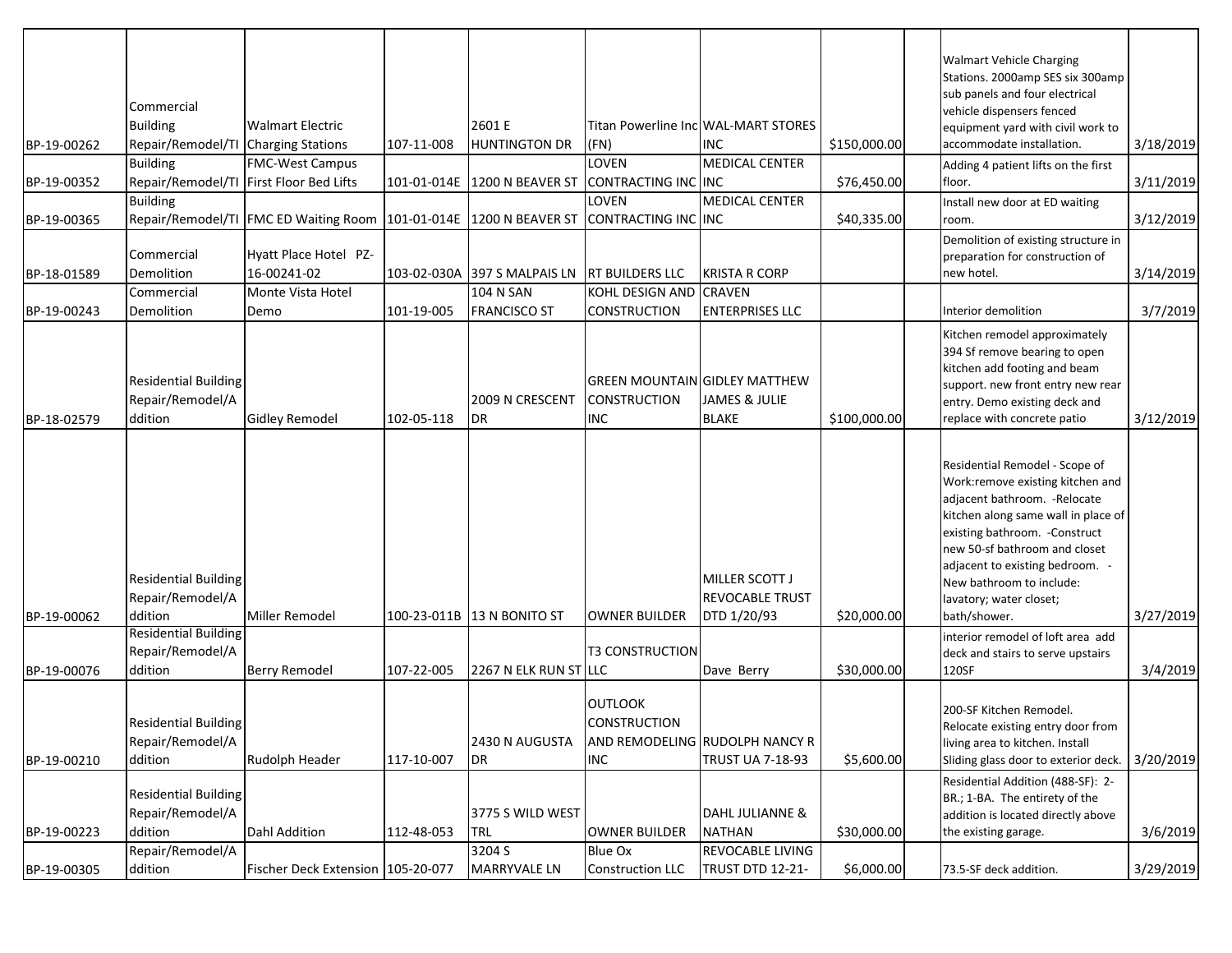|             |                                                     |                                                                     |                   |                                 | Southface Energy                           |                                             |                               |                                                                                                                                                                   |           |
|-------------|-----------------------------------------------------|---------------------------------------------------------------------|-------------------|---------------------------------|--------------------------------------------|---------------------------------------------|-------------------------------|-------------------------------------------------------------------------------------------------------------------------------------------------------------------|-----------|
|             | Residential                                         |                                                                     |                   |                                 | LLC Dba Southface                          |                                             |                               | 8.4 kW roof-top mounted solar PV                                                                                                                                  |           |
| BP-19-00041 | Photovoltaic                                        | <b>Williams PV</b>                                                  | 100-02-090        | 906 N NAVAJO DR                 | Solar & Electri                            | <b>WILLIAMS GUY</b>                         | \$19,680.00                   | array/system                                                                                                                                                      | 3/18/2019 |
|             |                                                     |                                                                     |                   |                                 | Southface Energy                           |                                             |                               |                                                                                                                                                                   |           |
|             | Residential                                         |                                                                     |                   |                                 |                                            | LLC Dba Southface MCKAY AMBER R &           |                               | 3.3 kW roof-top mounted solar PV                                                                                                                                  |           |
| BP-19-00042 | Photovoltaic                                        | McKay PV                                                            | 112-60-011        | 5037 S TOPAZ RD                 | Solar & Electri                            | <b>NICHOLAS P</b>                           | \$11,400.00                   | array/system                                                                                                                                                      | 3/18/2019 |
|             | Residential                                         |                                                                     |                   | 2821 W PICO DEL                 | <b>PROMETHEUS</b>                          | PATEL SANJAY &                              |                               | New Roof Mounted PV-System (27-                                                                                                                                   |           |
| BP-19-00181 | Photovoltaic                                        | Patel PV                                                            | 112-62-093        | <b>MONTE CIR</b>                | <b>RENEWABLES INC</b>                      | <b>CHETNA</b>                               | \$14,400.00                   | Panels)                                                                                                                                                           | 3/1/2019  |
|             | Residential                                         |                                                                     |                   | 2781 W PICO DEL                 | <b>PROMETHEUS</b>                          | <b>WINFREE KYLE N &amp;</b>                 |                               | 24-panel roof mounted                                                                                                                                             |           |
| BP-19-00264 | Photovoltaic                                        | Winfree Solar                                                       | 112-62-083        | <b>MONTE CIR</b>                | <b>RENEWABLES INC</b>                      | VANESSA                                     | \$23,052.00                   | photovoltaic system                                                                                                                                               | 3/11/2019 |
|             | Residential                                         |                                                                     |                   | 430 W JUNIPER                   | <b>ROOFTOP SOLAR</b>                       |                                             |                               | Roof mounted Solar PV system: 15-                                                                                                                                 |           |
| BP-19-00294 | Photovoltaic                                        | Koch Solar                                                          | 110-04-036        | AVE                             | <b>INC</b>                                 | <b>KOCH GEORGE</b>                          | \$21,839.00                   | panel array                                                                                                                                                       | 3/28/2019 |
|             | Residential                                         |                                                                     |                   | <b>3505 N EIGER</b>             | <b>ROOFTOP SOLAR</b>                       | <b>MARING COLLEEN</b>                       |                               | 24-Panel Roof Mounted PV Solar                                                                                                                                    |           |
| BP-19-00337 | Photovoltaic                                        | <b>Maring PV</b>                                                    | 109-16-026        | <b>MOUNTAIN RD</b>              | <b>INC</b>                                 | & LUKE                                      |                               | System                                                                                                                                                            | 3/28/2019 |
| BP-18-00150 | <b>Residential Single</b><br><b>Family Detached</b> | Clifton SFH Pinecrest<br>Terrace Unit 4-Lot 11                      | 101-30-013        | 885 E DAVID DR                  | <b>OWNER BUILDER</b>                       | <b>CLIFTON JUSTIN</b><br><b>WAYNE</b>       |                               | New SFD Detached: 2-story 1990<br>SF livable 3 BR 2BA 2-car garage<br>587 SF covered porch/patios 95 SF<br>\$280,000.00 1990 uncovered deck (roof) 686 SF         | 3/5/2019  |
| BP-18-02151 | <b>Residential Single</b><br><b>Family Detached</b> | <b>KF Investments LLC</b><br>SFH Sanctuary-Lot 11                   | 103-23-015        | 32 E TRANQUIL LN                | Dark Sky<br>Construction and<br>Remodeling | <b>KF INVESTMENTS</b><br>LLC                |                               | New Single Family: Livable: 2266-<br>SF; Garage: 1002-SF; 2-Story; 3-<br>BR.; 2.5-BA; Front Covered Patio:<br>\$200,000.00 2266 88-SF; Rear Covered Patio: 262-SF | 3/15/2019 |
| BP-18-02469 | <b>Residential Single</b><br><b>Family Detached</b> | Ortiz Residence PZ-18-<br>00195                                     | 106-07-033A RANCH | 1290 S HEROLD                   | <b>Energy Seal</b><br>Corporation          | <b>ORTIZ MARCUS &amp;</b><br><b>SHANNON</b> | \$356,000.00 3068 115         | New SFR with upper level 2121SF<br>lower level 947SF garage 713<br>covered deck 176 covered entry                                                                 | 3/4/2019  |
| BP-18-02489 | <b>Residential Single</b><br><b>Family Detached</b> | Presidio in the Pines-<br>Lot 143 Model 2013                        | 112-62-143        | 2888 S PANTANO<br><b>SECOLN</b> | <b>MIRAMONTE</b><br><b>ARIZONA LLC</b>     | <b>MIRAMAR</b><br><b>VENTURES LLC</b>       | \$161,040.00 2013 bath option | 2 story 2013sf dwelling 428sf<br>garage and 99sf front porch. 3 bed<br>w/4th option and 2.5 bath w/3.5                                                            | 3/12/2019 |
| BP-19-00065 | <b>Residential Single</b><br><b>Family Detached</b> | Crestview-Lot 91<br>Model Plan 1958 W/5'<br><b>Garage Extension</b> | 112-01-114        | 1556 S TALLEY LN                | <b>CAPSTONE HOMES</b><br><b>LLC</b>        | <b>CRESTVIEW 31 LLC</b>                     |                               | SFD-2-Story 1958 SF. livable 4<br>bedroom 3 Bathroom. 302 SF<br>covered porch/patio 2 Car Garage<br>\$117,480.00 1958 with 5' garage extension 656 SF.            | 3/13/2019 |
| BP-19-00074 | <b>Residential Single</b><br><b>Family Detached</b> | <b>Riggs Homes SFR</b>                                              | 113-80-041        | 4026 N GANNET<br><b>WAY</b>     | RIGGS HOMES INC E & CHEVON                 | <b>PADRNOS PATRICK</b>                      |                               | 2-story 2651 SF livable SFD 4<br>bedroom 2.5 bath 182 SF covered<br>porch/patio 209 SF. uncovered<br>\$300,000.00 2651 porch/patio 672 SF. garage.                | 3/20/2019 |
| BP-19-00186 | <b>Residential Single</b><br><b>Family Detached</b> | Crestview-Lot 9<br>Model Plan 1553                                  | 112-01-032        | 2869 W HARE DR                  | CAPSTONE HOMES ABBOTT-RHOTON<br><b>LLC</b> | <b>INVESTMENTS LLC</b>                      |                               | New SFD: 1553-SF Livable; 136-SF<br>covered porch; 48-SF uncovered<br>\$93,180.00 1553 porch; 453-SF Garage                                                       | 3/1/2019  |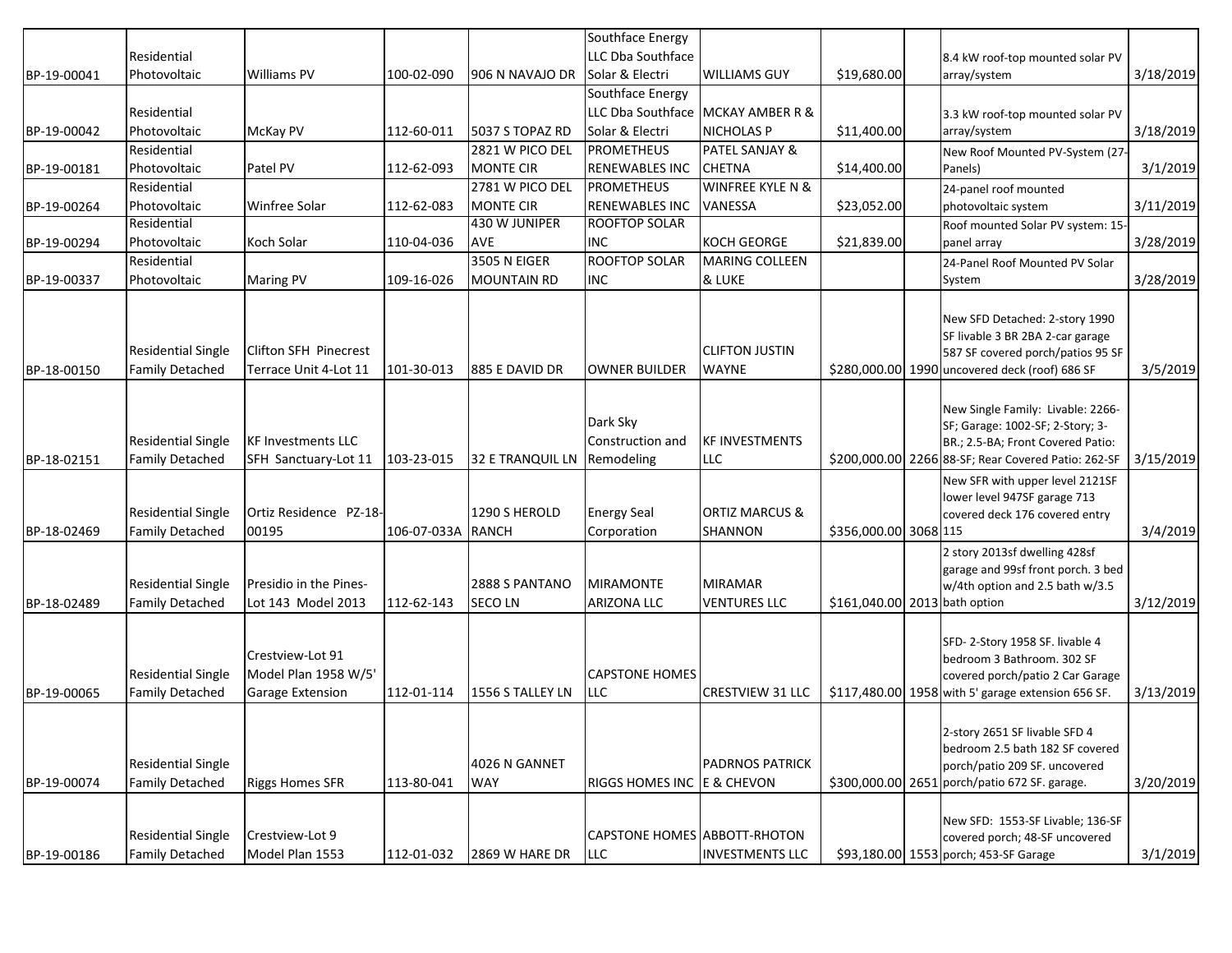| BP-19-00215 | <b>Residential Single</b><br><b>Family Detached</b> | Crestview-Lot 16<br>Model Plan CV2400                    | 112-01-039 | 2812 W HARE DR                        | <b>CAPSTONE HOMES</b><br><b>LLC</b> | <b>CRESTVIEW 31 LLC</b>                          |                            | 2-Story 2393 SF. livable 4 Bedroom<br>2.5 Bathroom with a 3 full bath<br>option w/Study/5th Bedroom<br>option with 486 SF. 2 car garage.<br>Covered porch/patio 140 Sf.<br>\$144,000.00 2393 Uncovered porch/patio 48 SF. | 3/1/2019  |
|-------------|-----------------------------------------------------|----------------------------------------------------------|------------|---------------------------------------|-------------------------------------|--------------------------------------------------|----------------------------|---------------------------------------------------------------------------------------------------------------------------------------------------------------------------------------------------------------------------|-----------|
|             |                                                     |                                                          |            |                                       |                                     |                                                  |                            | New 1794sf. livable 2-story SFD. 3                                                                                                                                                                                        |           |
|             | <b>Residential Single</b>                           | Crestview-Lot 102<br>Model Plan 1553<br>W/optional Bonus |            |                                       | <b>CAPSTONE HOMES</b>               |                                                  |                            | bedroom 2.5 bath w/ bonus room.<br>453 sf. 2 car garage . Covered<br>porch/patio 136 sf. Uncovered                                                                                                                        |           |
| BP-19-00301 | <b>Family Detached</b>                              | Room                                                     | 112-01-125 | 1380 S TALLEY LN                      | <b>LLC</b>                          | <b>CRESTVIEW 31 LLC</b>                          |                            | \$109,260.00 1794 porch/patio 48 sf.                                                                                                                                                                                      | 3/13/2019 |
| BP-19-00302 | <b>Residential Single</b><br><b>Family Detached</b> | Crestview-Lot 79<br>Model Plan CV1424                    | 112-01-102 | 2981 W PUTNAM<br>DR                   | <b>CAPSTONE HOMES</b><br><b>LLC</b> | <b>CRESTVIEW 31 LLC</b>                          |                            | New SFD. 1- story 3 bedroom 2<br>bathroom 2 car garage.1424 sf.<br>livable. 191 sf. covered<br>porch/patio 48 SF. uncovered<br>\$85,440.00 1424 porch/patio 474 sf. garage.                                               | 3/18/2019 |
|             |                                                     |                                                          |            |                                       |                                     |                                                  |                            | New SFD. 1- story 3 bedroom 2                                                                                                                                                                                             |           |
| BP-19-00303 | <b>Residential Single</b><br><b>Family Detached</b> | Crestview-Lot 80<br>Model Plan CV1424                    | 112-01-103 | 2973 W PUTNAM<br>DR                   | <b>CAPSTONE HOMES</b><br><b>LLC</b> | <b>CRESTVIEW 31 LLC</b>                          |                            | bathroom 2 car garage.1424 sf.<br>livable. 191 sf. covered<br>porch/patio 48 SF. uncovered<br>\$85,440.00 1424 porch/patio 474 sf. garage                                                                                 | 3/18/2019 |
|             | <b>Residential Single</b>                           | Crestview-Lot 21                                         |            |                                       | <b>CAPSTONE HOMES</b>               |                                                  |                            | New SFD. 1- story 3 bedroom 2<br>bathroom 2 car garage.1424 sf.<br>livable. 191 sf. covered<br>porch/patio 48 SF. uncovered                                                                                               |           |
| BP-19-00351 | <b>Family Detached</b>                              | Model Plan 1424                                          | 112-01-044 | 2852 W HARE DR                        | <b>LLC</b>                          | <b>CRESTVIEW 31 LLC</b>                          | \$85,440.00 1424 standard. | porch/patio 474 sf. garage                                                                                                                                                                                                | 3/27/2019 |
|             |                                                     |                                                          |            | CONQUISTADOR                          |                                     | <b>MONTGOMERY</b>                                |                            | Tear off/reroof-no wood shakes or                                                                                                                                                                                         |           |
| BP-19-00325 | Roofing                                             | Montgomery Re-roof                                       | 112-59-008 | <b>TRL</b>                            | <b>LCR ROOFING</b>                  | <b>KYLE</b>                                      | \$8,730.00                 | shingles allowed                                                                                                                                                                                                          | 3/5/2019  |
| BP-19-00327 | Roofing                                             | Rumiser Re-roof                                          | 107-17-036 | 3801 E MALLARD<br>LN                  | and Investments<br><b>LLC</b>       | <b>RUMISER</b><br><b>BRANDON</b>                 | \$8,000.00                 | Tear off/reroof-no wood shakes or<br>shingles allowed                                                                                                                                                                     | 3/5/2019  |
|             |                                                     |                                                          |            |                                       | and Investments                     | <b>CHAVARRIA PEDRO</b>                           |                            | Tear off/reroof-no wood shakes or                                                                                                                                                                                         |           |
| BP-19-00328 | Roofing                                             | Chavarria Re-roof                                        |            | 100-05-015E 443 W ELM AVE             | <b>LLC</b>                          | & ELIZABETH                                      | \$3,967.00                 | shingles allowed                                                                                                                                                                                                          | 3/5/2019  |
|             |                                                     |                                                          |            |                                       | <b>IDEAL ROOFING</b>                | <b>SURVIVING</b><br><b>TRUSTEE; TAYLOR</b>       |                            | Tear off/reroof-no wood shakes or                                                                                                                                                                                         |           |
| BP-19-00329 | Roofing                                             | Taylor Re-roof                                           | 117-11-111 | 4707 E ORIOLE LN<br>4751 S ELVES      | <b>INC</b>                          | <b>FAMILY TRUST DTD</b><br>HILL KAREN TRUST      | \$14,800.00                | shingles allowed                                                                                                                                                                                                          | 3/5/2019  |
| BP-19-00334 | Roofing                                             | Hill Re-roof                                             | 112-59-090 | <b>CHASM TRL</b>                      | LELAND ROOFING   DTD 3/26/15        |                                                  | \$7,050.00                 | Tear off/roof-no wood shakes or<br>shingles allowed                                                                                                                                                                       | 3/6/2019  |
|             |                                                     | Woodward Tear and                                        |            |                                       | Behmer Industries REVOCABLE TRUST   |                                                  |                            |                                                                                                                                                                                                                           |           |
| BP-19-00348 | Roofing                                             | Reroof                                                   | 102-11-051 | 1045 W LAVA LN                        | Inc                                 | DTD 02-05-09                                     |                            | Tear off and reroof                                                                                                                                                                                                       | 3/8/2019  |
|             |                                                     |                                                          |            | <b>616 W HAVASUPAI</b>                | Northern Design                     |                                                  |                            | Tear off/reroof-no wood shakes or                                                                                                                                                                                         |           |
| BP-19-00368 | Roofing                                             | Truini Re-roof                                           | 100-02-074 | <b>RD</b><br>2672 N DOVE'S            | Services                            | <b>TRUINI MARGOT</b><br><b>KEIM PAUL S &amp;</b> | \$7,420.00                 | shingles allowed                                                                                                                                                                                                          | 3/12/2019 |
| BP-19-00403 | Roofing                                             | Keim Re-roof                                             | 111-22-040 | <b>NEST LN</b>                        | HAVASU ROOFING JENNY M              |                                                  | \$9,458.00                 | Tear off/reroof-no wood shakes or<br>shingles allowed                                                                                                                                                                     | 3/18/2019 |
|             |                                                     |                                                          |            |                                       | <b>POLARIS</b>                      | <b>DUNLAP KEVIN M &amp;</b>                      |                            | Tear off/reroof-no wood shakes or                                                                                                                                                                                         |           |
| BP-19-00405 | Roofing                                             | Dunlap Re-roof                                           | 107-18-022 | 3920 E THRUSH LN RESTORATION INC CODI |                                     |                                                  | \$4,000.00                 | shingles allowed                                                                                                                                                                                                          | 3/18/2019 |